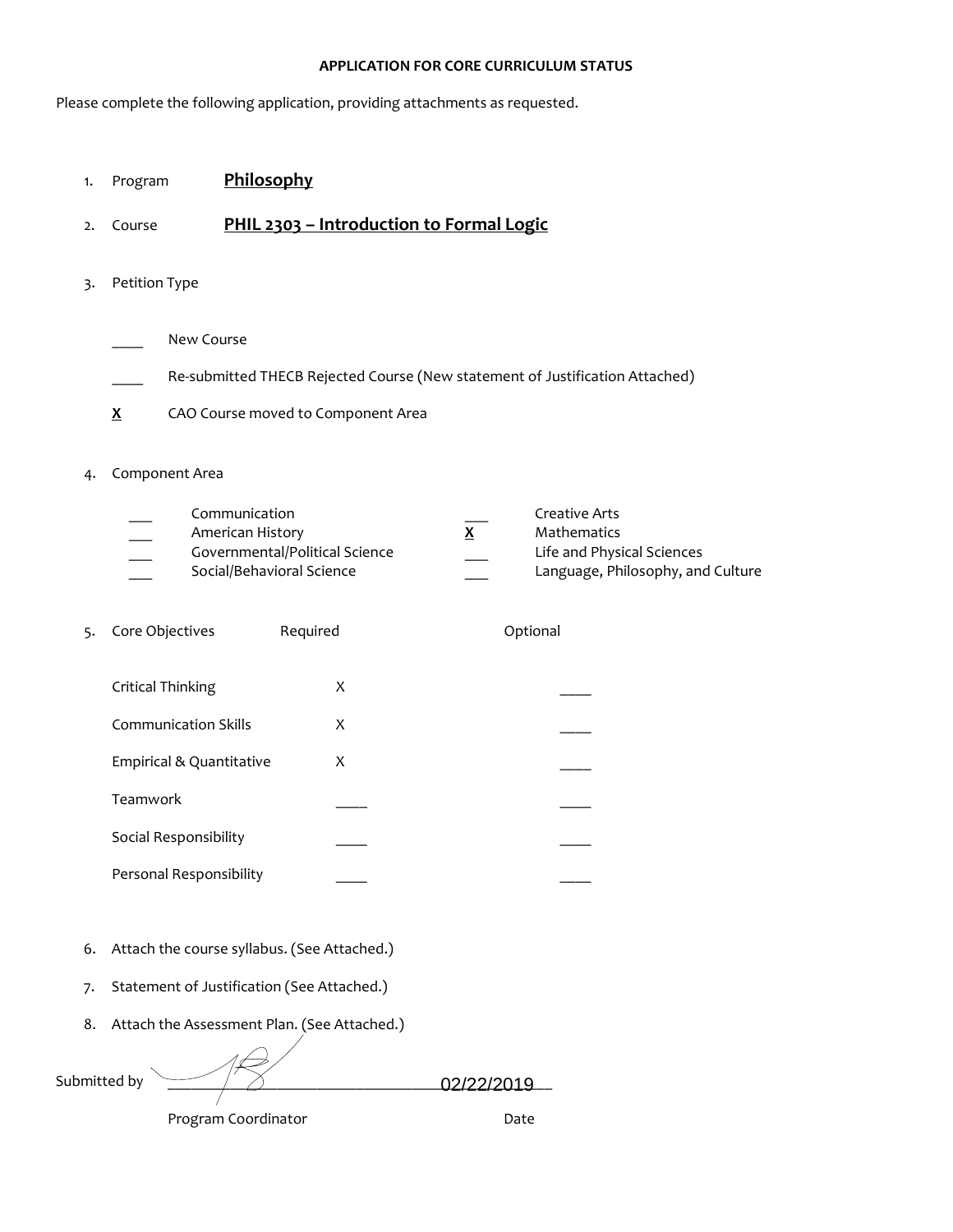#### **SYLLABUS TEMPLATE**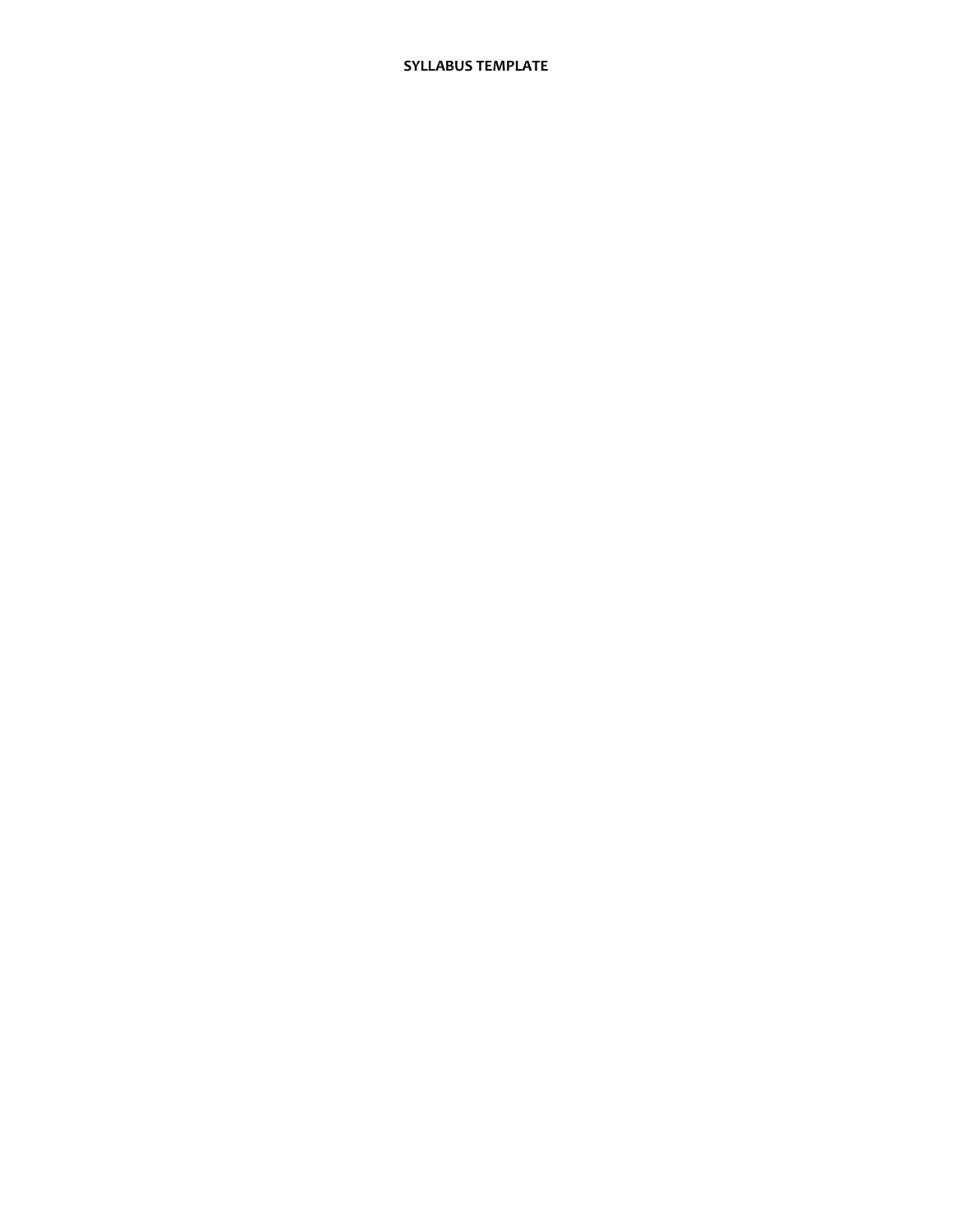

# **Philosophy Syllabus**

Heading to be completed by instructor. Include name, course title and contact informaiton

**Course Description:**

The purpose of this course is to introduce the student to symbolic logic, including syllogisms, propositional and predicate logic, and logical proofs in a system of rules (Texas ACGM). It emphasizes the rules of translating language into symbols as well as the semantic and syntactic implications of the system of first-order logic, a method of reasoning ingredient to philosophy, mathematics, and computer programming (HCC Catalogue). This course stresses the HCC Core Objectives of Critical Thinking, Communication Skills, Empirical and Quantitative Literacy, and Teamwork.

# **PREREQUISITE(S):**

• ENGL 1301 or higher

# **HCC CORE CURRICULUM:**

This course satisfies the **Component Area Option** in the HCC Core Curriculum. If you are not sure that you need this course to graduate, please consult with your advisor.

# **Student Learning Outcomes:**

**1. Determine** the logical structure of English arguments by identifying premises and conclusions.

**2. Understand** basic concepts in logic, such as truth functionality, validity, soundness, counter-examples, tautology, self-contradiction, logical equivalence, logical contradictoriness, and logic consistency.

**3. Translate** English statements into propositional and/or predicate notation.

**4. Determine** the validity of symbolic propositional or predicate arguments using such methods as direct/indirect truth tables, natural deduction, and/or the finite universe method.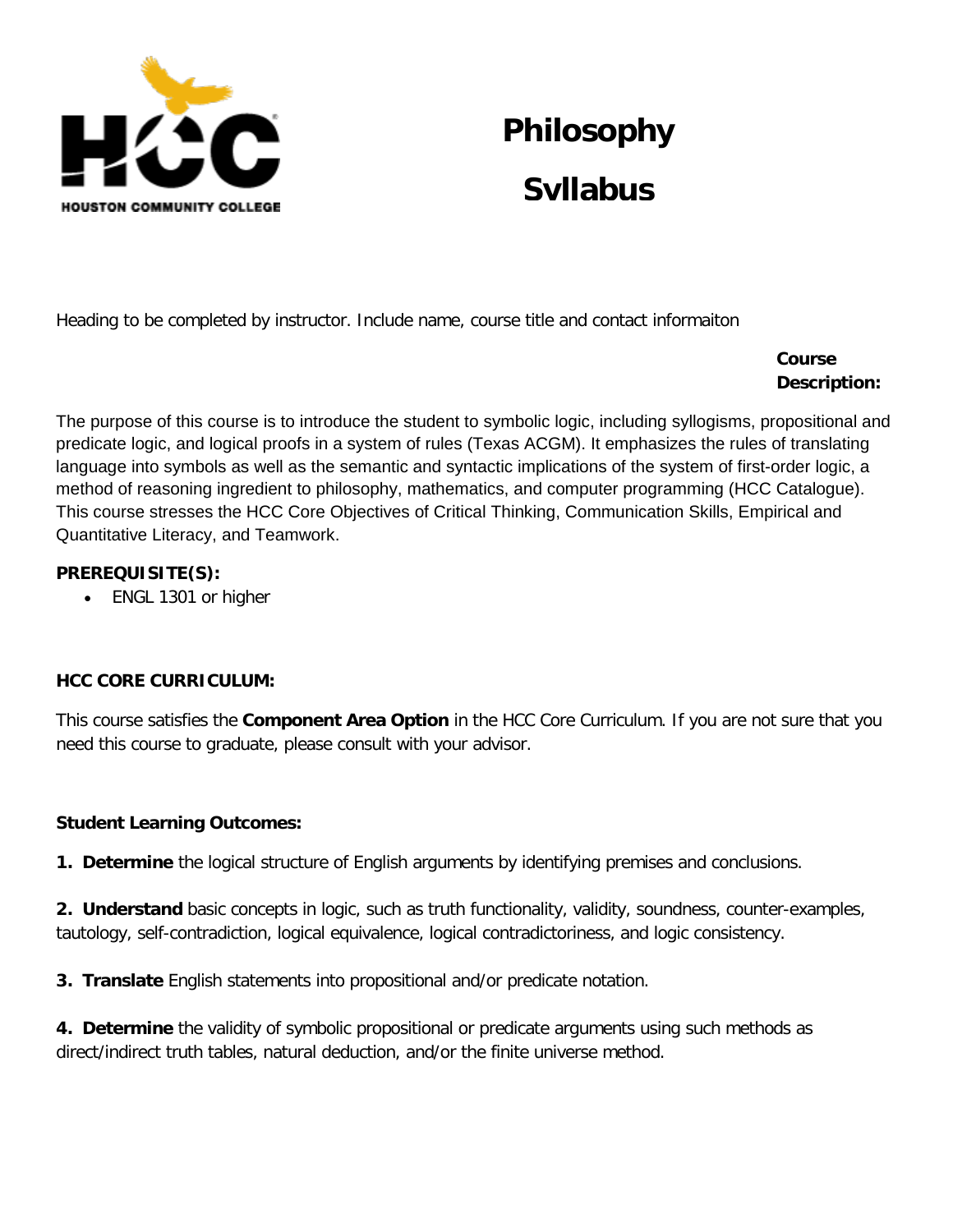## **Notice About Online Learning Management Software:**

This is a web-enhanced lecture course that uses *Eagle Online Canvas*. The *Eagle Online Canvas* logon page is:

#### https://eagleonline.hccs.edu/

Your Eagle Online ID is now the same as your HCC User ID which is used for Online Registration (for example: W0034567). If you don't know your HCC User ID, you can **retrieve it here**. Your default Eagle Online password at the beginning of the term is: "distance". This password is independent of your Online Registration password or Blackboard Vista password. You will be required to change your password when you first log in.

IMPORTANT: Eagle Online works best with the latest version of Mozilla Firefox. Download is free, here. (Please check your Operating System to see if you have Firefox in your applications.)

#### **TEXT:**

## **To be determined by the instructor – refer to approved textbook list**

## **Course weights sample (may be determined by instructor)**

[To be discussed in class]

Exam 1: 20%

Exam 2: 20%

Exam 3: 20%

Final: 20%

In Class participation/Exercises: 15%

Attendance: 5%

## **Grading Policy:**

The term grade legend follows:

- $A = 90\%$  to 100%
- $B = 80\%$  to 89.9%
- $C = 70\%$  to 79.9%
- $D = 60\%$  to 69.9%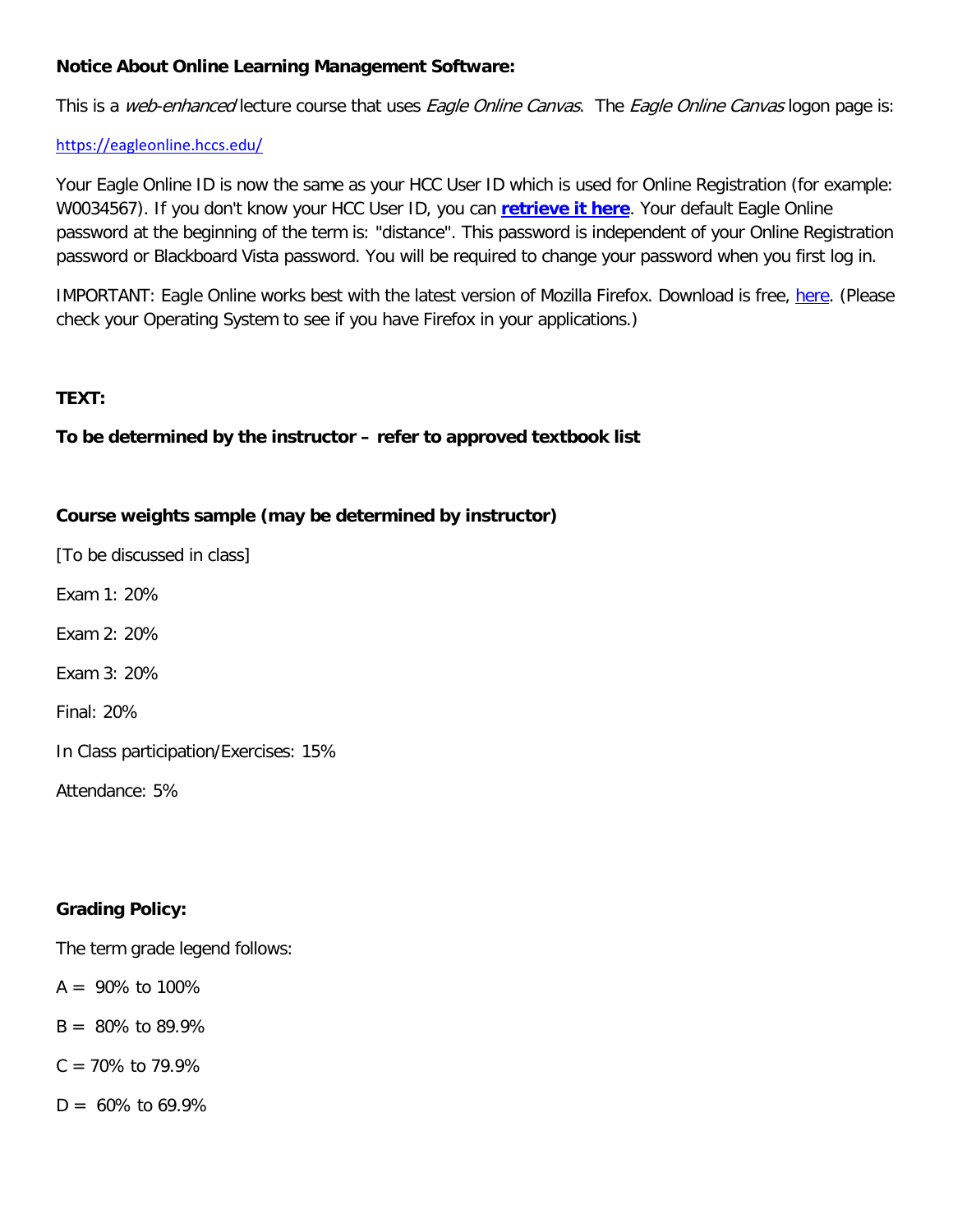$F = 0\%$  to 59.9%

FX (Failure due to non-attendance)

- IP (In Progress)
- W (Withdrawn)
- I (Incomplete)

AUD (Audit)

IP (In Progress) is given only in certain developmental courses. The student must re-enroll to receive credit. COM (Completed) is given in non-credit and continuing education courses.

FINAL GRADE OF FX: Students who stop attending class and do not withdraw themselves prior to the withdrawal deadline may either be dropped by their professor for excessive absences or be assigned the final grade of "FX" at the end of the semester. Students who stop attending classes will receive a grade of "FX", compared to an earned grade of "F" which is due to poor performance. Logging into a DE course without active participation is seen as non-attending. Please note that HCC will not disperse financial aid funding for students who have never attended class.

Students who receive financial aid but fail to attend class will be reported to the Department of Education and may have to pay back their aid. A grade of "FX" is treated exactly the same as a grade of "F" in terms of GPA, probation, suspension, and satisfactory academic progress.

To compute grade point average (GPA), divide the total grade points by the total number of semester hours attempted. The grades "IP," "COM" and "I" do not affect GPA.

# **Late policy: example – (may be adjusted by instructor)**

Please try to be present and ready at the time, remain for the entire class, and spend class time focused on the material at hand. (That said, I do understand that sometimes circumstances conspire to make us late. Please come to class anyway, and, should you need to arrange to arrive late or leave early, I will gladly accommodate.)

# !! Philosophy Tutoring is available at http://hccs.askonline.net/ Please use it if you need it !!

Academic Honesty:

Learning and teaching take place best in an atmosphere of intellectual freedom and openness. All members of the academic community are responsible for supporting freedom and openness through rigorous personal standards of honesty and fairness. Plagiarism and other forms of academic dishonesty undermine the very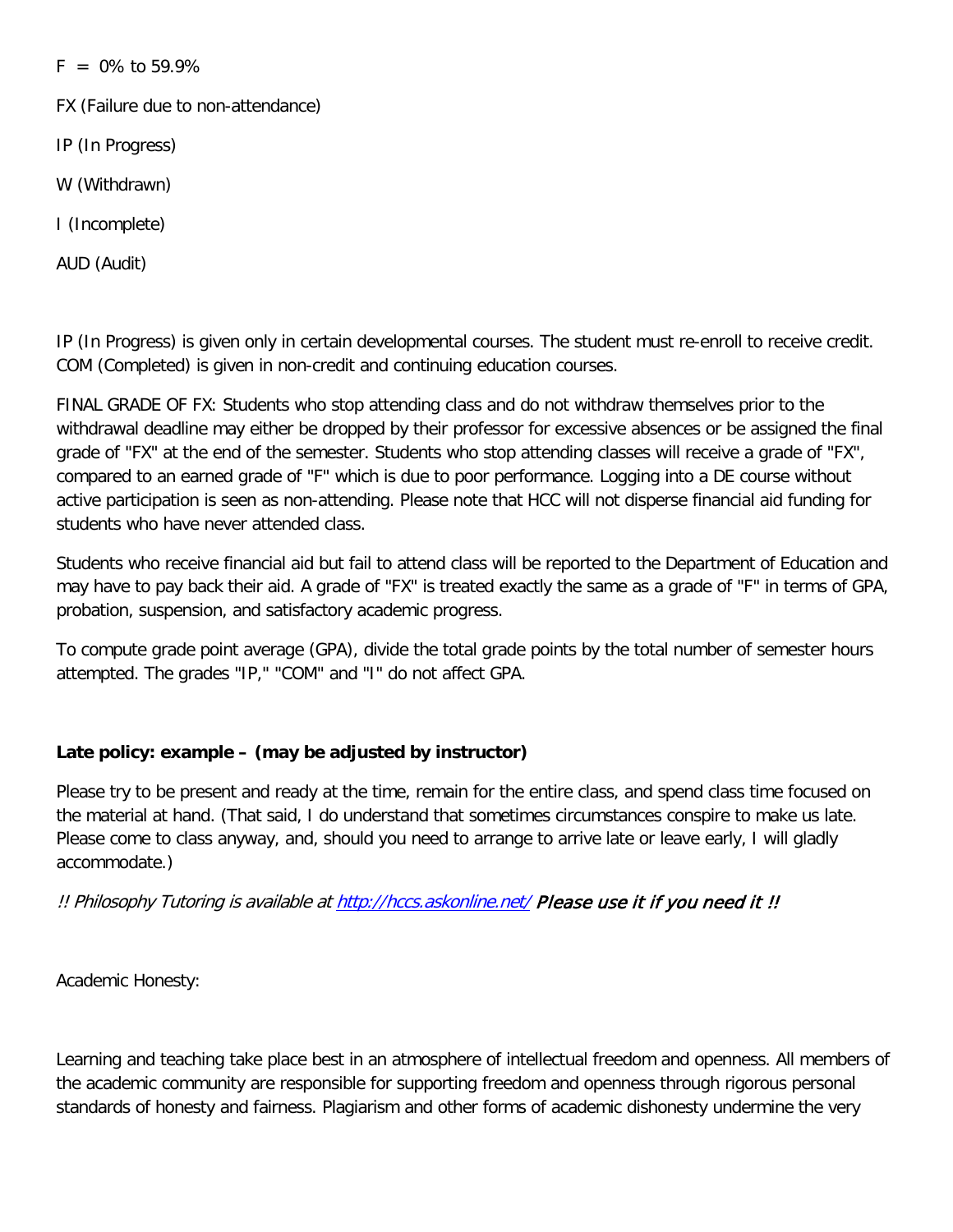purpose of the university and diminish the value of an education. Specific sanctions for academic dishonesty are outlined in the student handbook.

## **Make-up Policy: example – (may be adjusted by instructor)**

Attendance in this class is extremely important. Since we are dealing with complex and difficult material, it is vitally important that you are in class and ready to participate daily. If you are unable to attend the class, it is your obligation to arrange with a classmate the acquisition of the day's material. Do not contact me to ask if you have missed "anything important". You are expected to come to class prepared and ready to participate in class discussion.

Exams will commence at the start of class. I expect everyone to arrive on time, prepared with the needed materials. I will lock the classroom door exactly ten minutes after the exam has begun. If you arrive after that, you will not be allowed to take the exam. I will allow make up exams for the following reasons ONLY:

**Illness** 

Death of a loved one

Military exercises – etc.

Legal proceedings

If your absence is due to one of these reasons you must let me know WITHIN 24 HOURS OF THE MISSED EXAM. After you provide proper documentation we will schedule your make up exam. If you fail to notify me within 24 hours, or your absence is not due to the above exceptions then YOU WILL NOT BE ALLOWED TO MAKE UP THE EXAM.

## **Attendance and Withdrawal Policy:**

HCC Students are expected to attend class regularly. A daily record of absences will be maintained throughout the semester. NOTE: It is the responsibility of the student to drop, or officially withdraw from this course. Your instructor will withdraw a student if and only if provided a written request from that student. Additionally, system-wide rules affect withdrawals:

- **(1)**Students who repeat a course for a third, or more times, may face a significant tuition/fee increase at HCC and other Texas public colleges and universities.
- **(2)**The Texas Legislature passed a law limiting new students (those starting college in Fall 2007) to no more than six total course withdrawals throughout their academic career in obtaining a baccalaureate degree. There may be future penalties imposed.
- **(3)**No student may withdraw from a course following the set "last date to withdraw", After that date and time, a student can only be given a grade earned, or an "I" for incomplete. Incompletes must be made up by the end of the following long semester, after which they will automatically change to a grade of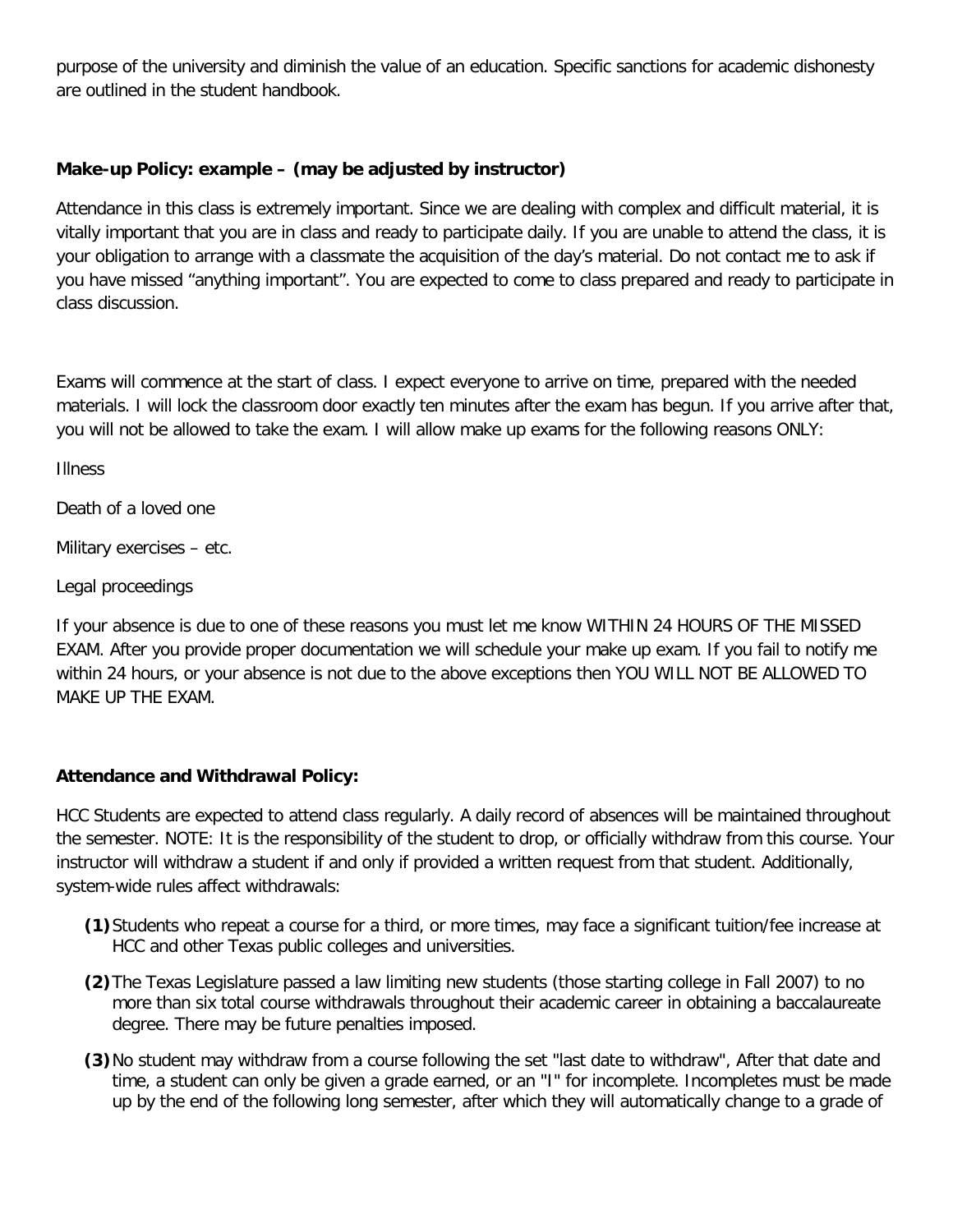"F". Students receiving an "I" for a course are ineligible for graduation until the "I' has been removed from a student's transcript.

**Student Support:** Any student who faces challenges securing their food or housing and believes this may affect their performance in the course is urged to contact the Dean of Students for support. Furthermore, please notify the professor if you are comfortable in doing so. This will enable us to provide any resources that HCC may possess.

**Students with Disabilities:** HCC strives to make all learning experiences as accessible as possible. If you anticipate or experience academic barriers based on your disability (including mental health, chronic or temporary medical conditions), please meet with a campus Abilities Counselor as soon as possible in order to establish reasonable accommodations. Reasonable accommodations are established through an interactive process between you, your instructor(s) and Ability Services. It is the policy and practice of HCC to create inclusive and accessible learning environments consistent with federal and state law. For more information, please go to http://www.hccs.edu/district/students/disability-services/

Houston Community College is committed to cultivating an environment free from inappropriate conduct of a sexual or gender-based nature including sex discrimination, sexual assault, sexual harassment, and sexual violence. Sex discrimination includes all forms of sexual and gender-based misconduct and violates an individual's fundamental rights and personal dignity. Title IX prohibits discrimination on the basis of sexincluding pregnancy and parental status-in educational programs and activities. If you require an accommodation due to pregnancy please contact an Abilities Services Counselor. The Director of EEO/Compliance is designated as the Title IX Coordinator and Section 504 Coordinator. All inquiries concerning HCC policies, compliance with applicable laws, statutes, and regulations (such as Title VI, Title IX, and Section 504), and complaints may be directed to:

David Cross

Director EEO/Compliance

Office of Institutional Equity & Diversity

3100 Main (713) 718-8271 Houston, TX 77266-7517 or Houston, TX 77266-7517 or Institutional.Equity@hccs.edu

At HCC the safety of our students, staff, and faculty is our first priority. As of August 1, 2017, Houston Community College is subject to the Campus Carry Law (SB11 2015). For more information, visit the HCC Campus Carry web page at http://www.hccs.edu/district/departments/police/campus-carry

/

# **EGLS3 – Evaluation for Greater Learning Student Survey System:**

At Houston Community College, professors believe that thoughtful student feedback is necessary to improve teaching and learning. During a designated time near the end of the term, you will be asked to answer a short online survey of research-based questions related to instruction. The anonymous results of the survey will be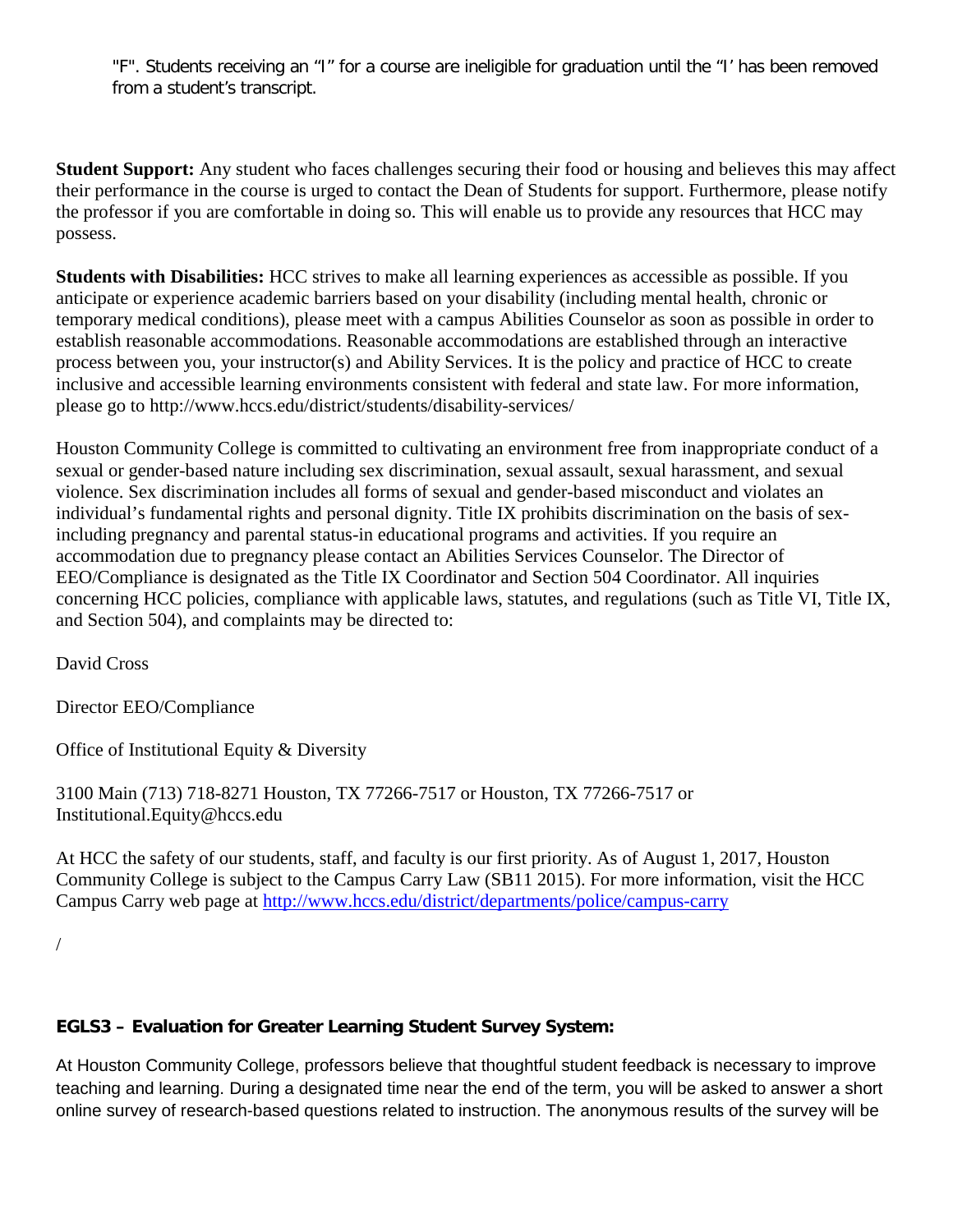made available to your professors and department chairs for continual improvement of instruction. Look for the survey as part of the Houston Community College Student System online near the end of the term.

# Syllabus: **example – (may be adjusted by instructor)**

# **This syllabus and the information contained herein are tentative and may be changed at the discretion of the instructor**

Week 1: Jan 14-17

Introduction: What is Symbolic Logic, Validity and Soundness

Syntax for Propositional Logic: Deconstruction Trees

Week 2: Jan 21-24

Jan 21 Martin Luther King Jr. Day

More Deconstruction Trees, Intro Semantics for Operators

Semantics, given inputs

Week 3: Jan 28-31

Jan 28 Official Day of Record

Semantics, full truth tables

Start Translation

Week 4: Feb 4-7

**Translation** 

Review day, Work on what is needed

Week 5: Feb 11-14

Test 1

Truth table and validity introduction

Week 6: Feb 18-21

Feb 18 President's Day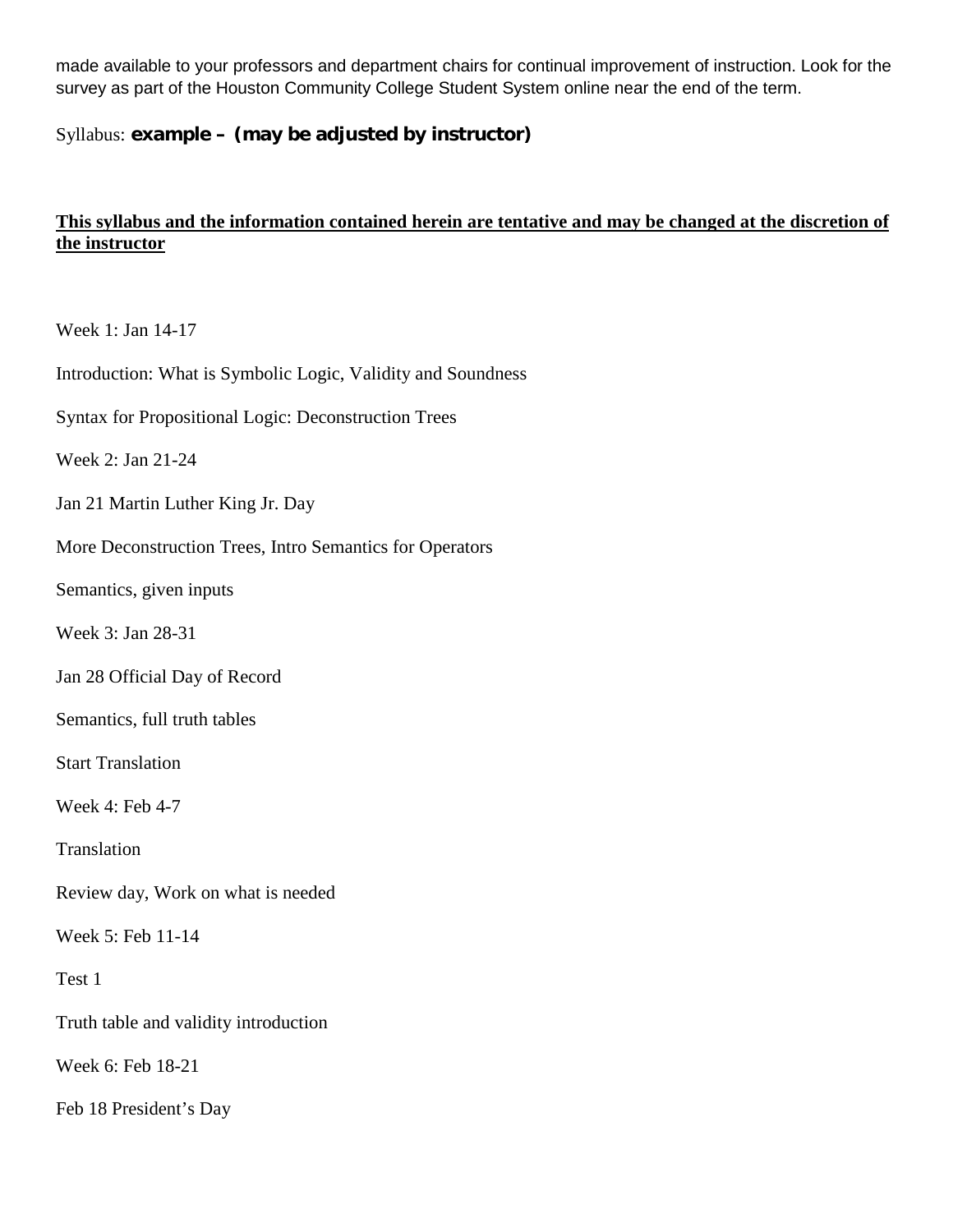Truth tables for validity

Contingent, Contradiction, Tautology, Consistent, and Inconsistent

Week 7: Feb 25-28

Short Cut: validity

Short Cut: other properties

Week 8: March 4-7

Review: Drill day for all short cut method and translation

Test 2

Week 9: March 11-14

March 11-17 Spring Break

Week 9': March 18-21

Syntax: Introduce basic rules

Proof: ex 144-45

Week 10: March 25-28

Proof: ex 144-45

Proof: end ex 7, start ex8

Week 11: April 1-4

April 1 Last Day to Withdraw

Proof

Proof

Week 12: April 8-11

Proof

Test 3

Week 13: April 15-18

April 19-21 Spring Holiday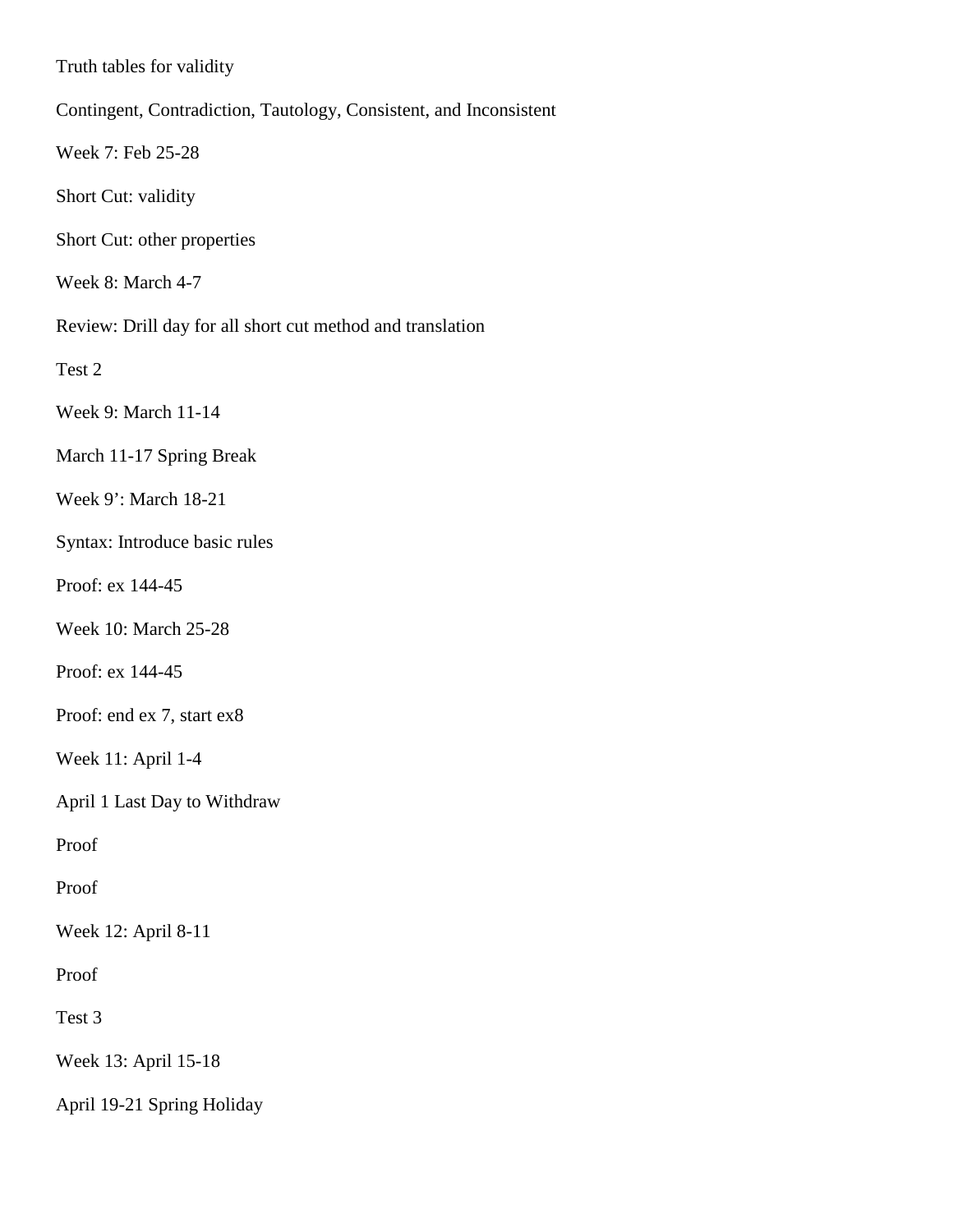Start Replacement Rules, 172

Proof

Week 14: April 22-25

Proof Strategies

Proof

Week 15: April 29-May 2

Review/Wiggle-Room Day

Test 4

Week 16: May 6-9

Final Exam Week: We do not meet/No class!

May 12 End of Semester/Grades Posted

#### **STATEMENT OF JUSTIFICATION**

PHIL 2303 – Introduction to Formal Logic

ACGM approval number: 38.0101.52 12 Slated for discontinuation? No

Course Description:

The purpose of the course is to introduce the student to symbolic logic, including syllogisms, propositional and predicate logic, and logical proofs in a system of rules.

Learning Outcomes

Students will be able to:

1.Determine the logical structure of English arguments by identifying premises and conclusions.

2.Understand basic concepts in logic, such as truth functionality, validity, soundness, counter-examples, tautology, self-

contradiction, logical equivalence, logical contradictoriness, and logical consistence.

3.Translate English statements into propositional and/or predicate notation.

4.Determine the validity of symbolic propositional or predicate arguments using such methods as direct/indirect truth tables, natural deduction, and/or the finite universe method.

This course belongs in the Mathematics Foundational Component Area (FCA) because it focuses on quantitative literacy in logic, patterns, and relationships. It involves the understanding of key mathematical concepts and the application of appropriate quantitative tools to everyday experience.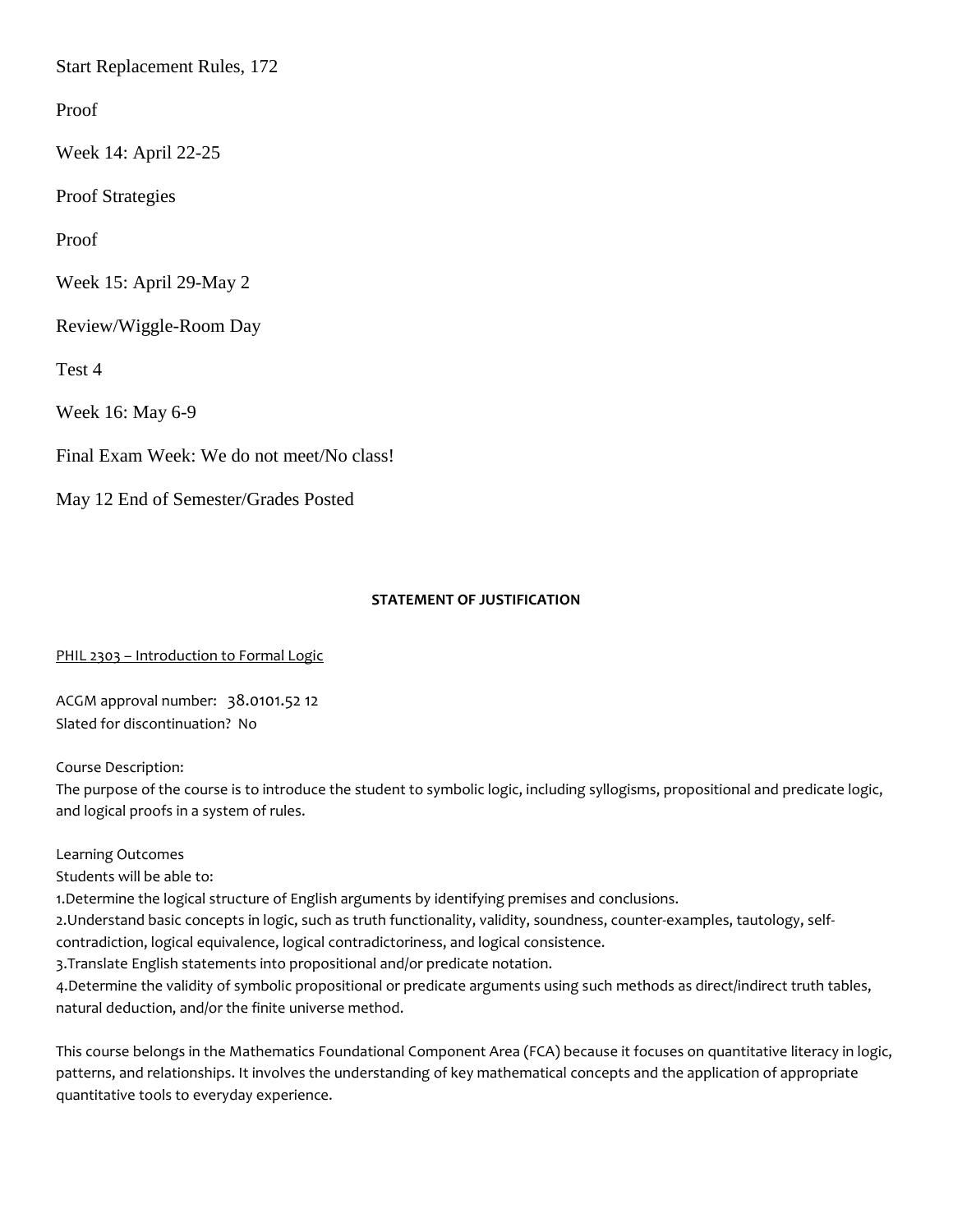Like other courses in this FCA, it targets critical thinking, communication, and empirical and quantitative reasoning skill.

- Critical Thinking: The course requires creative thinking, innovation, inquiry, and analysis, evaluation and synthesis of information.
- Communication: The course requires effective development, interpretation, and expression of ideas through written, oral, and visual communication.
- Empirical & Quantitative: The course requires the manipulation and analysis of numerical data or observable facts resulting in informed conclusions.

Core objectives are explicit in the syllabus template.

Core objectives are targeted and assessed in all course sections, regardless of instructional format, population, or setting.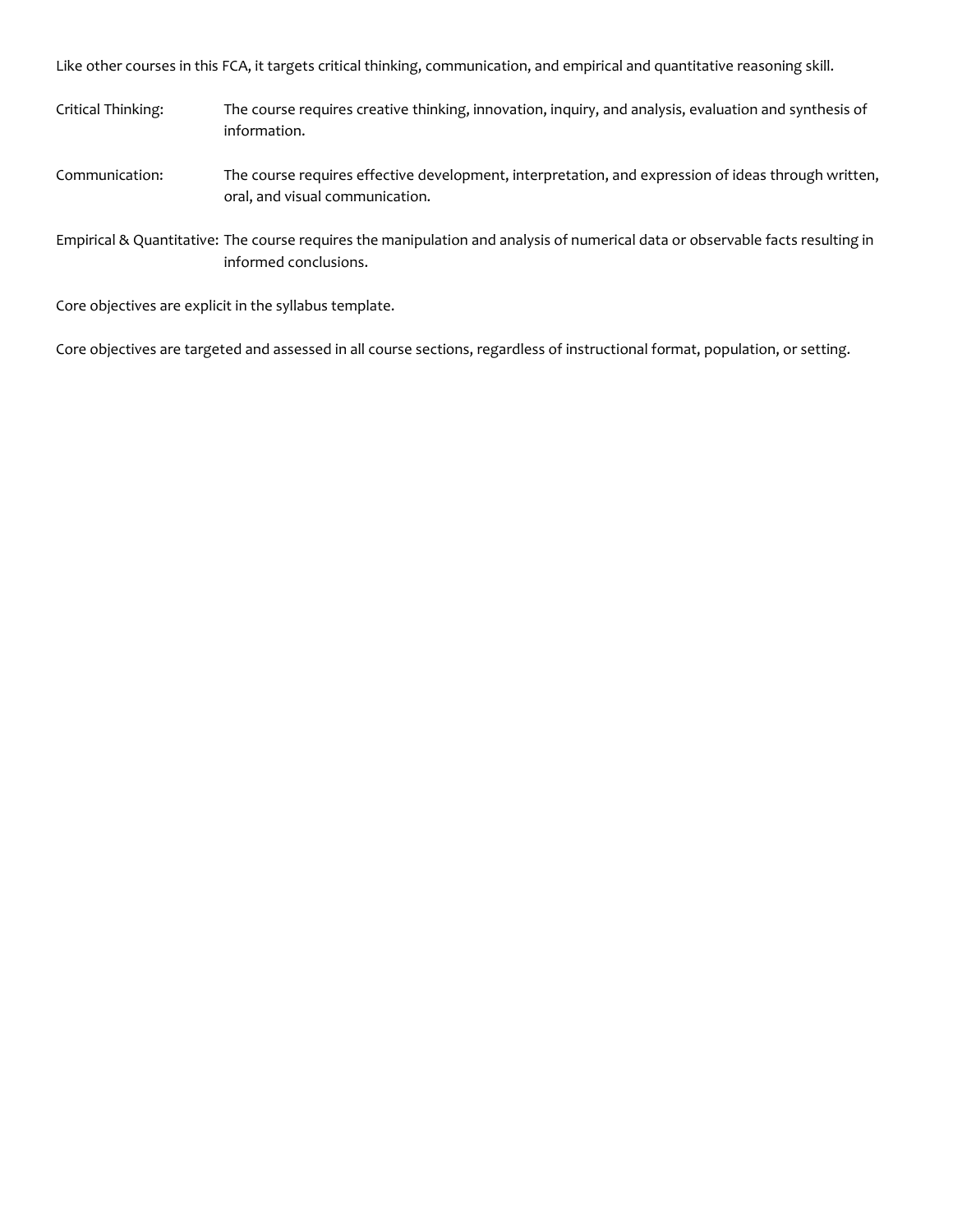#### ASSESSMENT PLAN

#### Required Core Objectives: **Critical Thinking, Communication, Empirical & Quantitative Skill**

- I. Methodology for Assessment:
	- A. How will each of the core objectives be covered in the course?

All PHIL 2303 courses require written work. This can take the form of written exam questions, exercises, or public discussions. Every PHIL 2303 is dependent on exceptional listening capacities, since students are required to understand complex and abstract material frequently delivered in a lecture format. Additionally, the logical means for assessing sentential arguments and some of the means for representing categorical propositions utilize visual representations, for example, tables, trees, and Venn diagrams.

B. Provide the specific assessment methodology.

In philosophy courses, all assessments are accomplished by reference to discipline-specific standards for meeting course SLO's. These objectives will be assessed using embedded assessments that are developed at the discretion of the instructor. Recommended types of assessments for written communication include written exercises, public discussion topics, or written essays on quizzes and exams. Recommended types of assessment for oral/visual communication include in-class and take-home exercises, quizzes, and exams. Recommended types of assessment for listening include any assessments in the course.

C. How will the assessment count within the course?

Assessments are embedded in the course at the discretion of the instructor. The instructor then reports the relevant assessment score from the graded or ungraded assignment.

D. Explain how your plan includes a representative sample of HCC faculty and students.

The assessment plan in Philosophy calls for the program coordinator to randomly select at least 1/3 of the total sections of PHIL 2303 offered in a given semester with at least one sample from each of the varieties of term lengths and delivery options.

II. Rubric: How will the appropriate rubric( $s$ ) be incorporated in the course?

The individual instructor for the course will refer to the core objective rubrics when designing assessments within the course and tailoring assignment-specific rubrics for students. Faculty are instructed on the importance of rubrics for course design and standard form rubrics are often used for SLO assessment. As a result incorporating these core objective assessments in the future will not be difficult.

III. Benchmark/Target: What will be the benchmark the program will use to determine success?

The program will be considered successful when 75% of enrolled students achieve a grade of 70% or above.

IV. Results: Describe the process of evaluating the results.

The program coordinator compiles the reports of individual instructors into a single spreadsheet containing a representative distribution of students achieving a given level of achievement for each measurement dimension. Percentages are determined and tracked from year to year.

- V. Analysis:
	- A. How will the results will be documented and archived?